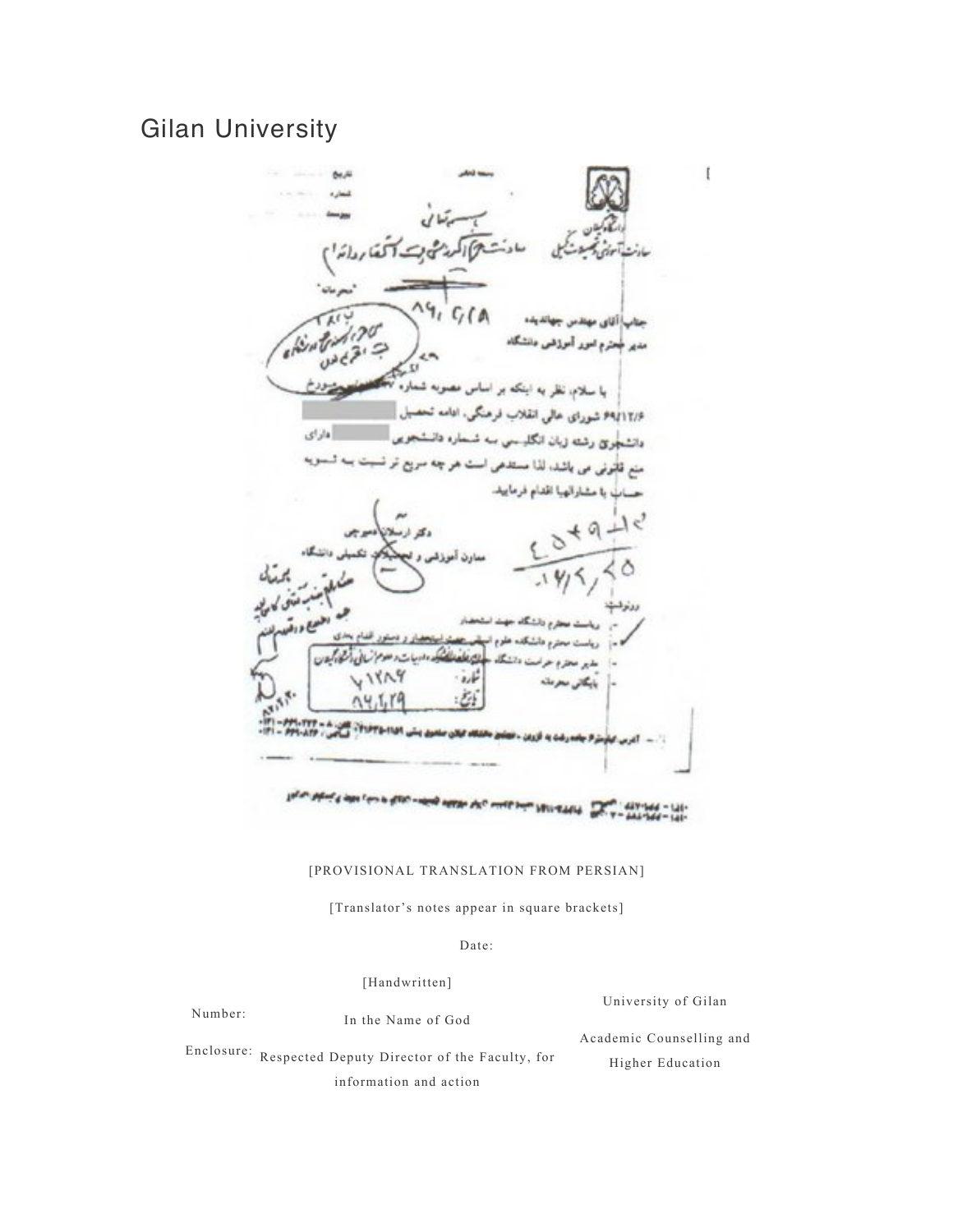### [Signature]

# Date: 28/2/86 [18 May 2007]

Logo of University of Gilan

"Confidential"

Dear Mr. Jahandideh, Engineer

Director of University Academic Affairs

With Greetings, in view of the fact that Mr./Miss …, student of the English language, identity number …, according to decree number [not legible], dated 6/12/69 [25 February 1991], sanctioned by the Supreme Revolutionary Cultural Council, is legally banned from continuing her education, please take immediate action to settle her account.

Dr. Arsalán Damírchí [Arsalan Damirchi]

Deputy Director of Academic Counselling and Higher Education [Signature]

cc:

- President of the university, for information
- Dean of the Faculty of Human Sciences, for information and further action
- Director of the Security Office of the university [text covered by stamp]
- Confidential files

[Stamp]

Faculty of Literature & Human Sciences University of Gílán

No.: 1/1286,

Date: 29/2/86 [19 May 2007]

[Handwritten note] In the Name of God, the Almighty

Dear colleague Mr. Kámínpúr [Kamipoor],